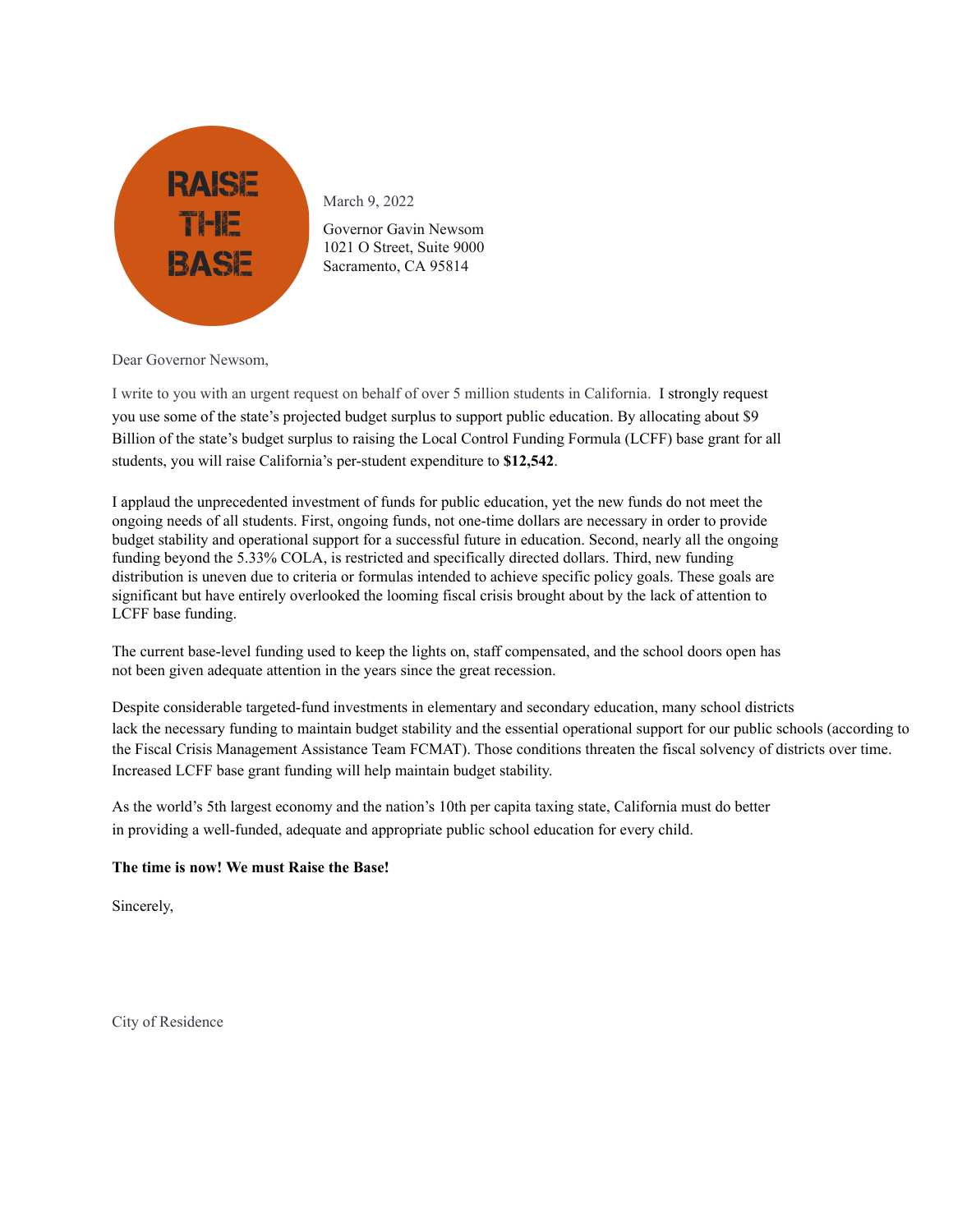

March 9, 2022

Senate President Pro Tempore Toni G. Atkins 1021 O Street, Suite 8518 Sacramento, CA 95814

Dear Senator Atkins,

I write to you with an urgent request on behalf of over 5 million students in California. I strongly request you use some of the state's projected budget surplus to support public education. By allocating about \$9 Billion of the state's budget surplus to raising the Local Control Funding Formula (LCFF) base grant for all students, you will raise California's per-student expenditure to **\$12,542**.

I applaud the unprecedented investment of funds for public education, yet the new funds do not meet the ongoing needs of all students. First, ongoing funds, not one-time dollars are necessary in order to provide budget stability and operational support for a successful future in education. Second, nearly all the ongoing funding beyond the 5.33% COLA, is restricted and specifically directed dollars. Third, new funding distribution is uneven due to criteria or formulas intended to achieve specific policy goals. These goals are significant but have entirely overlooked the looming fiscal crisis brought about by the lack of attention to LCFF base funding.

The current base-level funding used to keep the lights on, staff compensated, and the school doors open has not been given adequate attention in the years since the great recession.

Despite considerable targeted-fund investments in elementary and secondary education, many school districts lack the necessary funding to maintain budget stability and the essential operational support for our public schools (according to the Fiscal Crisis Management Assistance Team FCMAT). Those conditions threaten the fiscal solvency of districts over time. Increased LCFF base grant funding will help maintain budget stability.

As the world's 5th largest economy and the nation's 10th per capita taxing state, California must do better in providing a well-funded, adequate and appropriate public school education for every child.

## **The time is now! We must Raise the Base!**

Sincerely,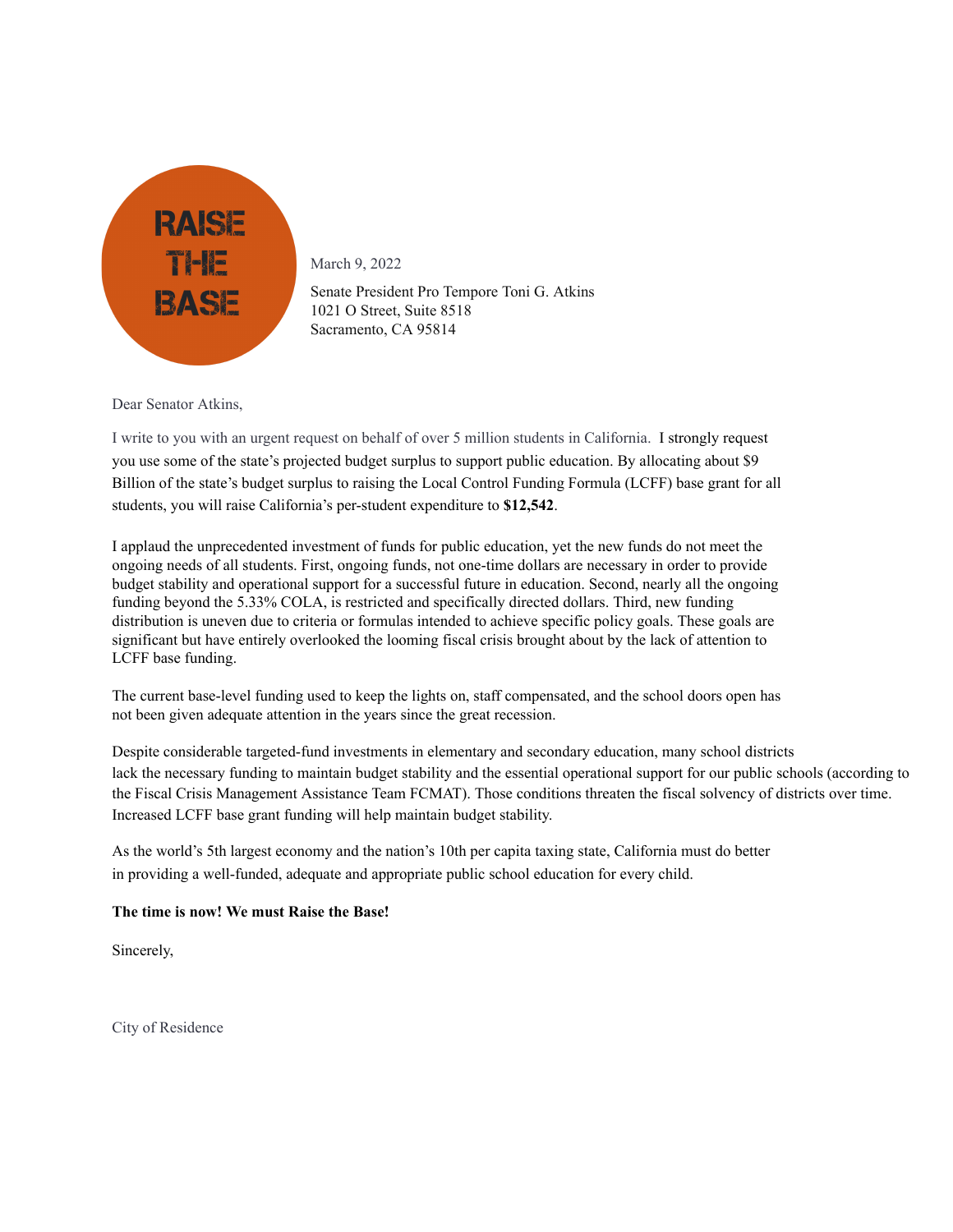

March 9, 2022

Assembly Member Anthony Rendon 1021 O Street, Suite 8330 Sacramento, CA 95814

Dear Speaker Rendon,

I write to you with an urgent request on behalf of over 5 million students in California. . I strongly request you use some of the state's projected budget surplus to support public education. By allocating about \$9 Billion of the state's budget surplus to raising the Local Control Funding Formula (LCFF) base grant for all students, you will raise California's per-student expenditure to **\$12,542**.

I applaud the unprecedented investment of funds for public education, yet the new funds do not meet the ongoing needs of all students. First, ongoing funds, not one-time dollars are necessary in order to provide budget stability and operational support for a successful future in education. Second, nearly all the ongoing funding beyond the 5.33% COLA, is restricted and specifically directed dollars. Third, new funding distribution is uneven due to criteria or formulas intended to achieve specific policy goals. These goals are significant but have entirely overlooked the looming fiscal crisis brought about by the lack of attention to LCFF base funding.

The current base-level funding used to keep the lights on, staff compensated, and the school doors open has not been given adequate attention in the years since the great recession.

Despite considerable targeted-fund investments in elementary and secondary education, many school districts lack the necessary funding to maintain budget stability and the essential operational support for our public schools (according to the Fiscal Crisis Management Assistance Team FCMAT). Those conditions threaten the fiscal solvency of districts over time. Increased LCFF base grant funding will help maintain budget stability.

As the world's 5th largest economy and the nation's 10th per capita taxing state, California must do better in providing a well-funded, adequate, and appropriate public school education for every child.

## **The time is now! We must Raise the Base!**

Sincerely,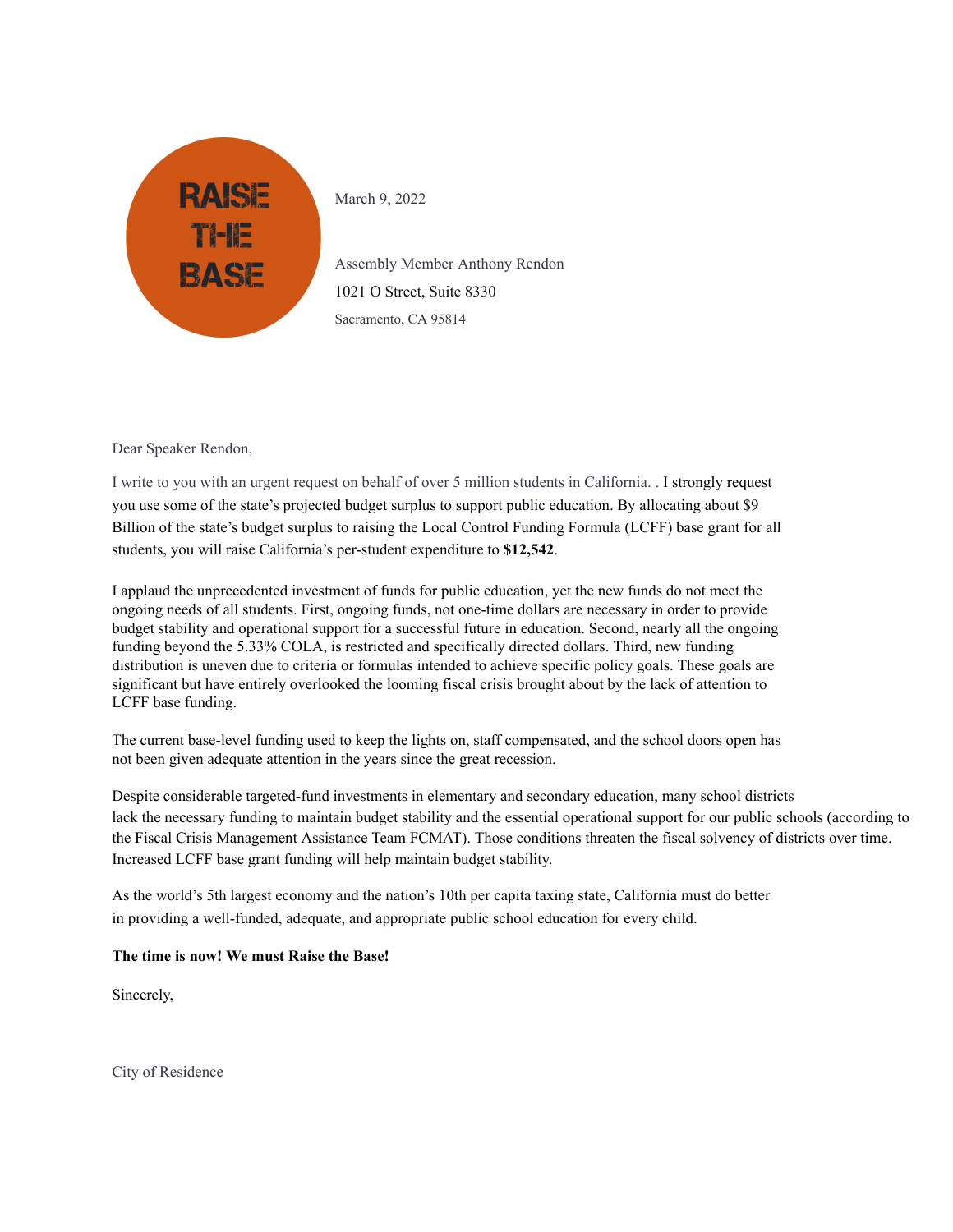

CA Senate Majority Leader Robert Hertzberg 1021 O Street, Suite 8610 Sacramento, CA 95814

Dear Senator Hertzberg,

I write to you with an urgent request on behalf of over 5 million students in California. I strongly request you use some of the state's projected budget surplus to support public education. By allocating about \$9 Billion of the state's budget surplus to raising the Local Control Funding Formula (LCFF) base grant for all students, you will raise California's per-student expenditure to **\$12,542**.

I applaud the unprecedented investment of funds for public education, yet the new funds do not meet the ongoing needs of all students. First, ongoing funds, not one-time dollars are necessary in order to provide budget stability and operational support for a successful future in education. Second, nearly all the ongoing funding beyond the 5.33% COLA, is restricted and specifically directed dollars. Third, new funding distribution is uneven due to criteria or formulas intended to achieve specific policy goals. These goals are significant but have entirely overlooked the looming fiscal crisis brought about by the lack of attention to LCFF base funding.

The current base-level funding used to keep the lights on, staff compensated, and the school doors open has not been given adequate attention in the years since the great recession.

Despite considerable targeted-fund investments in elementary and secondary education, many school districts lack the necessary funding to maintain budget stability and the essential operational support for our public schools (according to the Fiscal Crisis Management Assistance Team FCMAT). Those conditions threaten the fiscal solvency of districts over time. Increased LCFF base grant funding will help maintain budget stability.

As the world's 5th largest economy and the nation's 10th per capita taxing state, California must do better in providing a well-funded, adequate and appropriate public school education for every child.

## **The time is now! We must Raise the Base!**

Sincerely,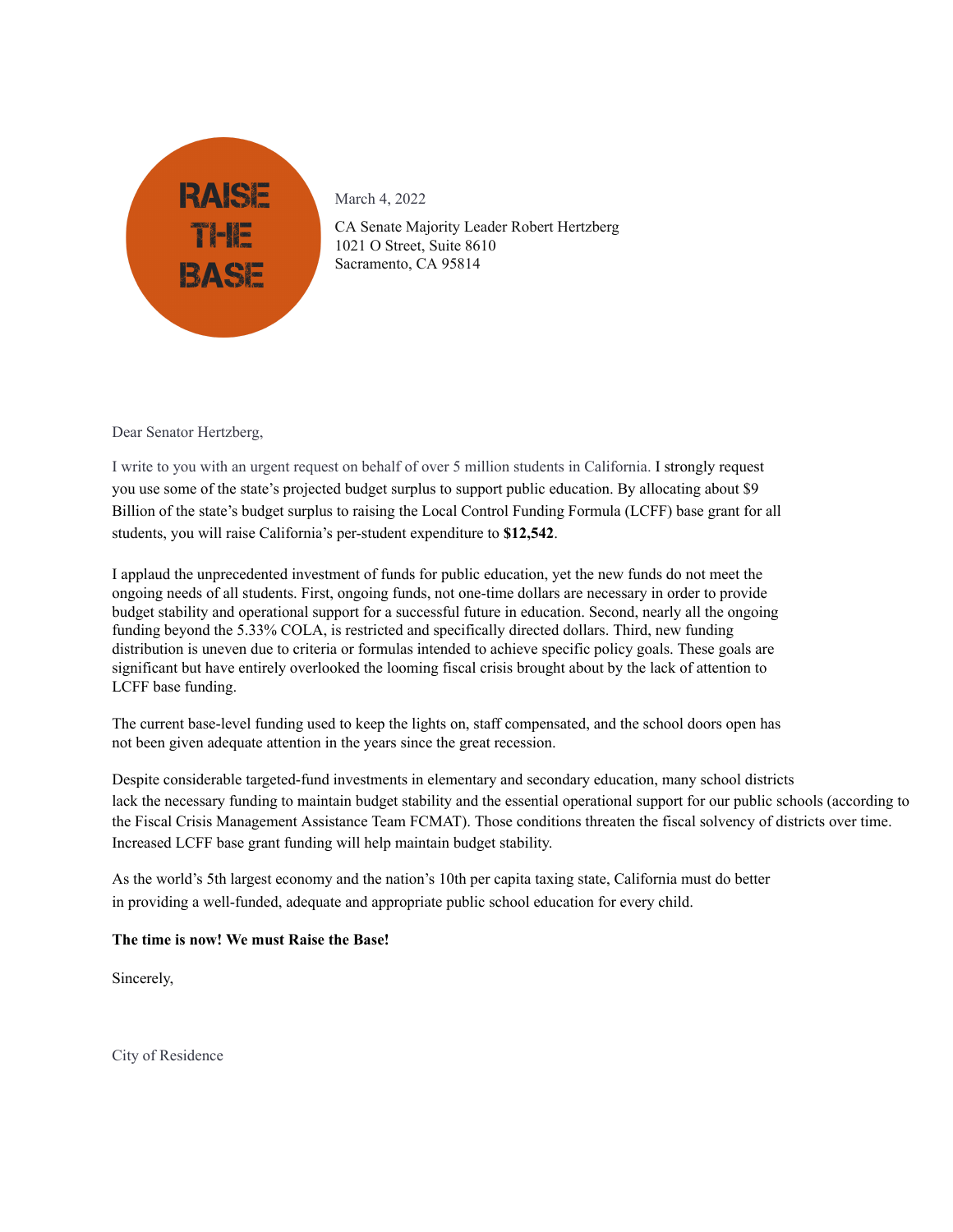

CA Senate Minority Leader Scott Wilk 1021 O Street, Suite 7640 Sacramento, CA 95814

Dear Senator Wilk,

I write to you with an urgent request on behalf of over 5 million students in California. I strongly request you use some of the state's projected budget surplus to support public education. By allocating about \$9 Billion of the state's budget surplus to raising the Local Control Funding Formula (LCFF) base grant for all students, you will raise California's per-student expenditure to **\$12,542**.

I applaud the unprecedented investment of funds for public education, yet the new funds do not meet the ongoing needs of all students. First, ongoing funds, not one-time dollars are necessary in order to provide budget stability and operational support for a successful future in education. Second, nearly all the ongoing funding beyond the 5.33% COLA, is restricted and specifically directed dollars. Third, new funding distribution is uneven due to criteria or formulas intended to achieve specific policy goals. These goals are significant but have entirely overlooked the looming fiscal crisis brought about by the lack of attention to LCFF base funding.

The current base-level funding used to keep the lights on, staff compensated, and the school doors open has not been given adequate attention in the years since the great recession.

Despite considerable targeted-fund investments in elementary and secondary education, many school districts lack the necessary funding to maintain budget stability and the essential operational support for our public schools (according to the Fiscal Crisis Management Assistance Team FCMAT). Those conditions threaten the fiscal solvency of districts over time. Increased LCFF base grant funding will help maintain budget stability.

As the world's 5th largest economy and the nation's 10th per capita taxing state, California must do better in providing a well-funded, adequate, and appropriate public school education for every child.

## **The time is now! We must Raise the Base!**

Sincerely,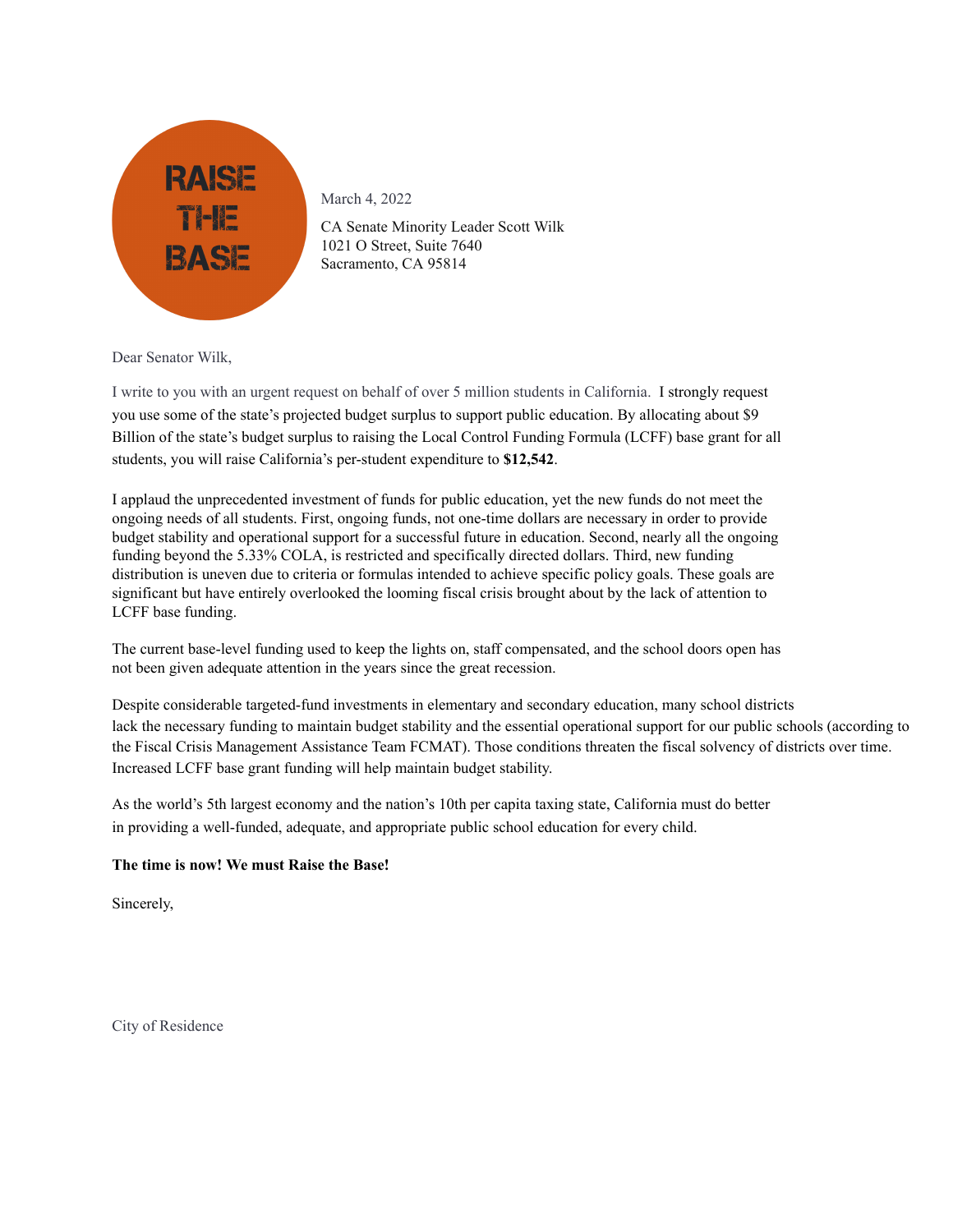

Assembly Member Laurie Davies 1021 O Street, Suite 4720 Sacramento, CA 95814

Dear Assembly Member Davies,

I write to you with an urgent request on behalf of over 5 million students in California. I strongly request you use some of the state's projected budget surplus to support public education. By allocating about \$9 Billion of the state's budget surplus to raising the Local Control Funding Formula (LCFF) base grant for all students, you will raise California's per-student expenditure to **\$12,542**.

I applaud the unprecedented investment of funds for public education, yet the new funds do not meet the ongoing needs of all students. First, ongoing funds, not one-time dollars are necessary in order to provide budget stability and operational support for a successful future in education. Second, nearly all the ongoing funding beyond the 5.33% COLA, is restricted and specifically directed dollars. Third, new funding distribution is uneven due to criteria or formulas intended to achieve specific policy goals. These goals are significant but have entirely overlooked the looming fiscal crisis brought about by the lack of attention to LCFF base funding.

The current base-level funding used to keep the lights on, staff compensated, and the school doors open has not been given adequate attention in the years since the great recession.

Despite considerable targeted-fund investments in elementary and secondary education, many school districts lack the necessary funding to maintain budget stability and the essential operational support for our public schools (according to the Fiscal Crisis Management Assistance Team FCMAT). Those conditions threaten the fiscal solvency of districts over time. Increased LCFF base grant funding will help maintain budget stability.

As the world's 5th largest economy and the nation's 10th per capita taxing state, California must do better in providing a well-funded, adequate, and appropriate public school education for every child.

# **The time is now! We must Raise the Base!**

Sincerely,